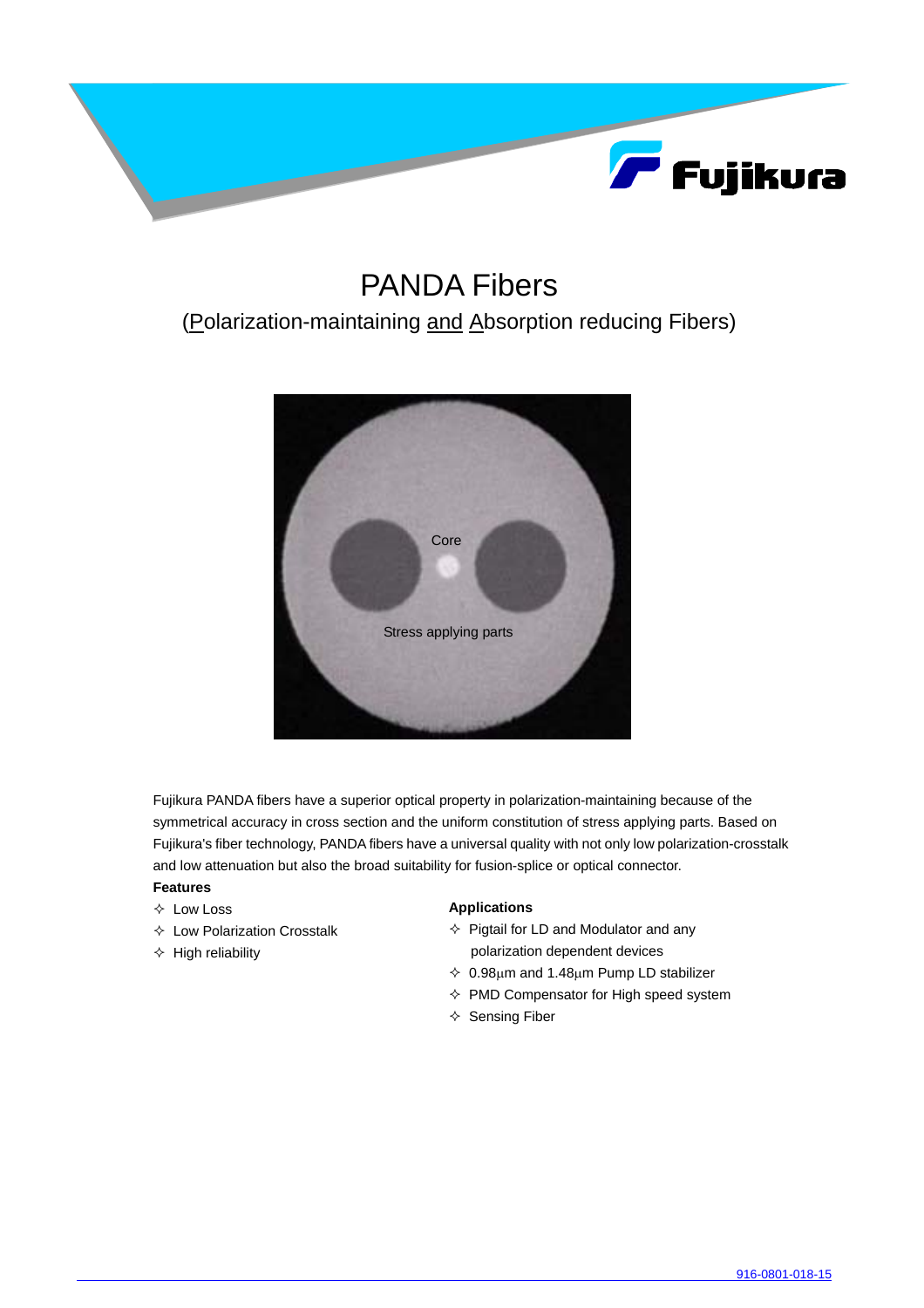#### **PANDA fiber specifications**

| Fiber Type                       | $\lambda_0$     | MF<br>Dia                          | Concen-<br>tricity       | Fiber<br>major                              | Attn                     | Beat<br>Length                       | Polari-<br>zation              | Cut-off<br>wavelength | Coating<br>Structure                              | Coating<br>diameter             |
|----------------------------------|-----------------|------------------------------------|--------------------------|---------------------------------------------|--------------------------|--------------------------------------|--------------------------------|-----------------------|---------------------------------------------------|---------------------------------|
|                                  | Micro<br>-ns    | Micro<br>-ns                       | error<br>Max.<br>microns | diameter<br><b>Microns</b>                  | Max<br>dB/km             | mm                                   | Crosstalk<br>Polari-<br>zation | Max.<br>dB/100m       |                                                   | Microns                         |
|                                  |                 |                                    |                          |                                             |                          |                                      | Crosstalk                      |                       | UV/Polyamide(Black)/                              |                                 |
| SC40-PS-G20A                     | 0.41            | 3.5<br>+/-<br>0.7                  |                          |                                             | 50                       | $\leq 1.7$                           | $-25$                          | $0.33 \sim 0.40$      | Polyolefin(Gray)                                  | 2000+/-200                      |
| SC40-PS-N90A<br>SC40-PS-U40A     |                 |                                    |                          |                                             |                          |                                      |                                |                       | UV/Polyamide(Black)                               | $900 + / -100$<br>$400 + (-15)$ |
| SC40-PS-U25A                     |                 |                                    |                          |                                             |                          |                                      |                                |                       | UV/UV                                             | $245 + (-15)$                   |
|                                  |                 |                                    |                          |                                             |                          |                                      |                                |                       | UV/Polyamide(Black)/                              |                                 |
| SC48-PS-G20A                     |                 | 4.0                                |                          |                                             |                          |                                      |                                |                       | Polyolefin(Gray)                                  | 2000+/-200                      |
| SC48-PS-N90A                     | 0.48            | $+/-$<br>0.7                       | 1.6                      | $125 + (-1)$                                | 30                       |                                      |                                | $0.40 \sim 0.47$      | UV/Polyamide(Black)                               | $900 + (-100$                   |
| SC48-PS-U40A<br>SC48-PS-U25A     |                 |                                    |                          |                                             |                          |                                      |                                |                       | UV/UV                                             | $400 + (-15)$<br>$245 + (-15)$  |
| SM53-PS-G20A                     | 0.53            | 4.2                                |                          |                                             |                          |                                      | $-30$ (*^)                     |                       | UV/Polyamide(Black)/                              | 2000+/-200                      |
|                                  |                 | $+/-$<br>0.5<br>$(^{\star}\wedge)$ |                          |                                             | 15<br>$(^{\star}\wedge)$ | ≤2.0<br>$(^{\star} \wedge)$          |                                | $0.45 \sim 0.53$      | Polyolefin(Gray)                                  |                                 |
| SM53-PS-N90A<br>SM53-PS-U40A     |                 |                                    |                          |                                             |                          |                                      |                                |                       | UV/Polyamide(Black)<br>UV/UV                      | $900 + / -100$<br>$400 + (-15)$ |
|                                  | 0.63            | 4.5<br>+/-<br>0.5                  |                          |                                             | 12                       |                                      |                                | $0.50 \sim 0.62$      | UV/Polyamide(Black)/                              |                                 |
| SM63-PS-G20A                     |                 |                                    |                          |                                             |                          |                                      |                                |                       | Polyolefin(Gray)                                  | 2000+/-200                      |
| SM63-PS-N90A                     |                 |                                    |                          |                                             |                          |                                      |                                |                       | UV/Polyamide(Black)                               | $900 + (-100$                   |
| SM63-PS-U40A                     |                 |                                    |                          |                                             |                          |                                      |                                |                       | UV/UV                                             | $400 + (-15)$                   |
| SM85-PS-G20A                     |                 | $5.5(*)$                           | 0.7                      | $125 + (-1)$                                | 3.0                      | $1.0 - 2.0$                          | $-25$                          | $0.65 \sim 0.80$      | UV/Polyamide(Black)/<br>Polyolefin(Gray)          | 2000+/-200                      |
| SM85-PS-H90A                     |                 |                                    |                          |                                             |                          |                                      |                                |                       | UV/Polyester-elastomer(Black)                     | $900 + / -100$                  |
| SM85-PS-N90A                     | 0.85            |                                    |                          |                                             |                          |                                      |                                |                       | UV/Polyamide(Black)                               |                                 |
| SM85-PS-U40A                     |                 |                                    |                          |                                             |                          |                                      |                                |                       |                                                   | $400 + (-15)$                   |
| SM85-PS-U25A                     |                 |                                    |                          |                                             |                          |                                      | $-30$                          |                       | UV/UV                                             | $245 + (-15)$                   |
| RCHA85-PS-U17B                   | 0.98            | $4.0(*)$<br>$6.6(*)$<br>$6.0(*)$   | 1.0<br>0.7<br>1.0        | $80 +/-1$<br>$125 + (-1)$<br>$80 + / - 1$   | 3.5<br>2.5<br>3.0        | $≤2.0$<br>$1.5 - 2.7$<br>$2.8 - 4.9$ | $-25$                          | $0.80 \sim 0.95$      | UV/Polyester-elastomer(Green)                     | $165 + (-10)$                   |
| SM98-PS-G20A                     |                 |                                    |                          |                                             |                          |                                      |                                |                       | Polyolefin(Gray)                                  | 2000+/-200                      |
| SM98-PS-H90A                     |                 |                                    |                          |                                             |                          |                                      |                                |                       | UV/Polyester-elastomer(Green)                     | $900 + / -100$                  |
| SM98-PS-N90A                     |                 |                                    |                          |                                             |                          |                                      |                                |                       | UV/Polyamide(Green)                               |                                 |
| SM98-PS-U40A                     |                 |                                    |                          |                                             |                          |                                      | $-30$                          |                       | UV/UV                                             | $400 + (-15)$                   |
| SM98-PS-U25A<br>SM98-PR-U25A-H   |                 |                                    |                          |                                             |                          |                                      | $-25$                          |                       |                                                   | $245 + 15$                      |
| RCSM98-PS-U17B                   |                 |                                    |                          |                                             | 2.5                      | $1.4 - 2.6$                          |                                |                       |                                                   | $165 + (-10)$                   |
| SM13-PS-G20A                     | 1.30            | $9.5(*)$                           | 0.7<br>$1.0$<br>0.7      | $125 + (-1)$<br>$80 + / -1$<br>$125 + (-1)$ | 1.0<br>2.0               | $2.5 - 4.0$                          |                                | $1.10 \sim 1.29$      | UV/Polyamide(Black)/                              | 2000+/-200                      |
| SM13-PS-H90A                     |                 |                                    |                          |                                             |                          |                                      | $-25$<br>$-30$                 |                       | Polyolefin(Gray)<br>UV/Polyester-elastomer(Black) |                                 |
| SM13-PS-N90A                     |                 |                                    |                          |                                             |                          |                                      |                                |                       | UV/Polyamide(Black)                               | $900 + / -100$                  |
| SM13-PS-U40A                     |                 |                                    |                          |                                             |                          |                                      |                                |                       |                                                   | $400 + (-15)$                   |
| SM13-PS-U25A                     |                 |                                    |                          |                                             |                          |                                      |                                |                       | UV/UV                                             |                                 |
| SM13-PR-U25A-H                   |                 |                                    |                          |                                             |                          | $3.8 - 5.6$                          |                                |                       |                                                   | $245 + (-15)$                   |
| RCSM13-PS-U17B                   |                 | $8.2(*)$                           |                          |                                             |                          | $2.0 - 3.5$                          | $-25$                          |                       |                                                   | $165 + (-10)$                   |
| HA13-PS-U25A                     |                 | $5.5(*)$                           |                          |                                             |                          | $≤2.5$                               | $-30$                          | $1.00 \sim 1.29$      |                                                   | $245 + (-15)$                   |
| SM14-PS-G20A                     | 1.40<br>$-1.49$ | $9.8(*)$                           | 0.7                      | $125 + (-1)$                                | 1.0                      | $2.8 - 4.7$                          | $-25$                          | $1.20 - 1.38$         | UV/Polyamide(Black)/<br>Polyolefin(Gray)          | 2000+/-200                      |
| SM14-PS-H90A                     |                 |                                    |                          |                                             |                          |                                      |                                |                       | UV/Polyester-elastomer(Black)                     |                                 |
| SM14-PS-N90A                     |                 |                                    |                          |                                             |                          |                                      |                                |                       | UV/Polyamide(Black)                               | $900 + / -100$                  |
| SM14-PS-U40A                     |                 |                                    |                          |                                             |                          |                                      | $-30$                          |                       | UV/UV                                             | $400 + (-15)$                   |
| SM14-PS-U25A                     |                 |                                    |                          |                                             |                          |                                      |                                |                       |                                                   | 245+/-15                        |
| SM14-PR-U25A-H                   |                 |                                    |                          |                                             |                          | $4.1 - 7.3$                          | $-25$                          |                       |                                                   |                                 |
| RCSM14-PS-U17B                   |                 | $9.0(*)$                           | 1.0                      | $80 + (-1)$                                 | 2.0                      | $2.3 - 4.2$                          |                                |                       | UV/Polyamide(Black)/                              | $165 + (-10)$                   |
| SM15-PS-G20A                     |                 | $(\dot{a})$<br>10.5                | 0.7                      | $125 + (-1)$                                | 0.5                      | $3.0 - 5.0$                          |                                | $1.29 \sim 1.45$      | Polyolefin(Gray)                                  | 2000+/-200                      |
| SM15-PS-H90A                     |                 |                                    |                          |                                             |                          |                                      | $-25$                          |                       | UV/Polyester-elastomer(Black)                     | $900 + (-100$                   |
| SM15-PS-N90A                     |                 |                                    |                          |                                             |                          |                                      |                                |                       | UV/Polyamide(Black)                               |                                 |
| SM15-PS-U40A                     |                 |                                    |                          |                                             |                          |                                      | $-30$                          |                       | UV/UV                                             | $400 + (-15)$<br>$245 + (-15)$  |
| SM15-PS-U25A                     |                 |                                    |                          |                                             |                          |                                      |                                |                       |                                                   |                                 |
| SM15-PR-U25A-H<br>RCSM15-PS-U17B | 1.55            | $9.5(*)$                           | 1.0                      | $80 +/-1$                                   | 2.0                      | $4.4 - 7.8$<br>$2.5 - 4.5$           | $-25$<br>$-30$                 |                       |                                                   | $165 + (-10)$                   |
|                                  |                 | $8.0(*)$                           |                          | $125 + (-1)$                                | 0.5                      | $3.0 - 5.0$                          |                                | 1.53                  | UV/Polyamide(Blue)/                               |                                 |
| DS15-PS-G20A                     |                 |                                    |                          |                                             |                          |                                      |                                |                       | Polyolefin(Gray)                                  | 2000+/-200<br>$900 + (-100$     |
| DS15-PS-H90A                     |                 |                                    |                          |                                             |                          |                                      |                                |                       | UV/Polyester-elastomer(Blue)                      |                                 |
| DS15-PS-N90A<br>DS15-PS-U40A     |                 |                                    |                          |                                             |                          |                                      |                                |                       | UV/Polyamide(Blue)<br>UV/UV                       | $400 + (-15)$                   |
|                                  |                 |                                    |                          |                                             |                          |                                      |                                |                       |                                                   |                                 |

\*^)SM53-PS measuring wavelength are 630nm.<br>(1) Standard proof test minimum is 1%. 2% proof test fiber is available. (P/N: SM15-PS-U40A-H for example)

(2) Panda fiber for Erbium-doped (P/N: ED15-PS-U25A ) is also available. (3 ) 530nm band type is newly released. (Type name SM53-PS-U40A, N90A, G20A)

The exports of these products are controlled under Foreign Exchange and Trade Law of Japan.